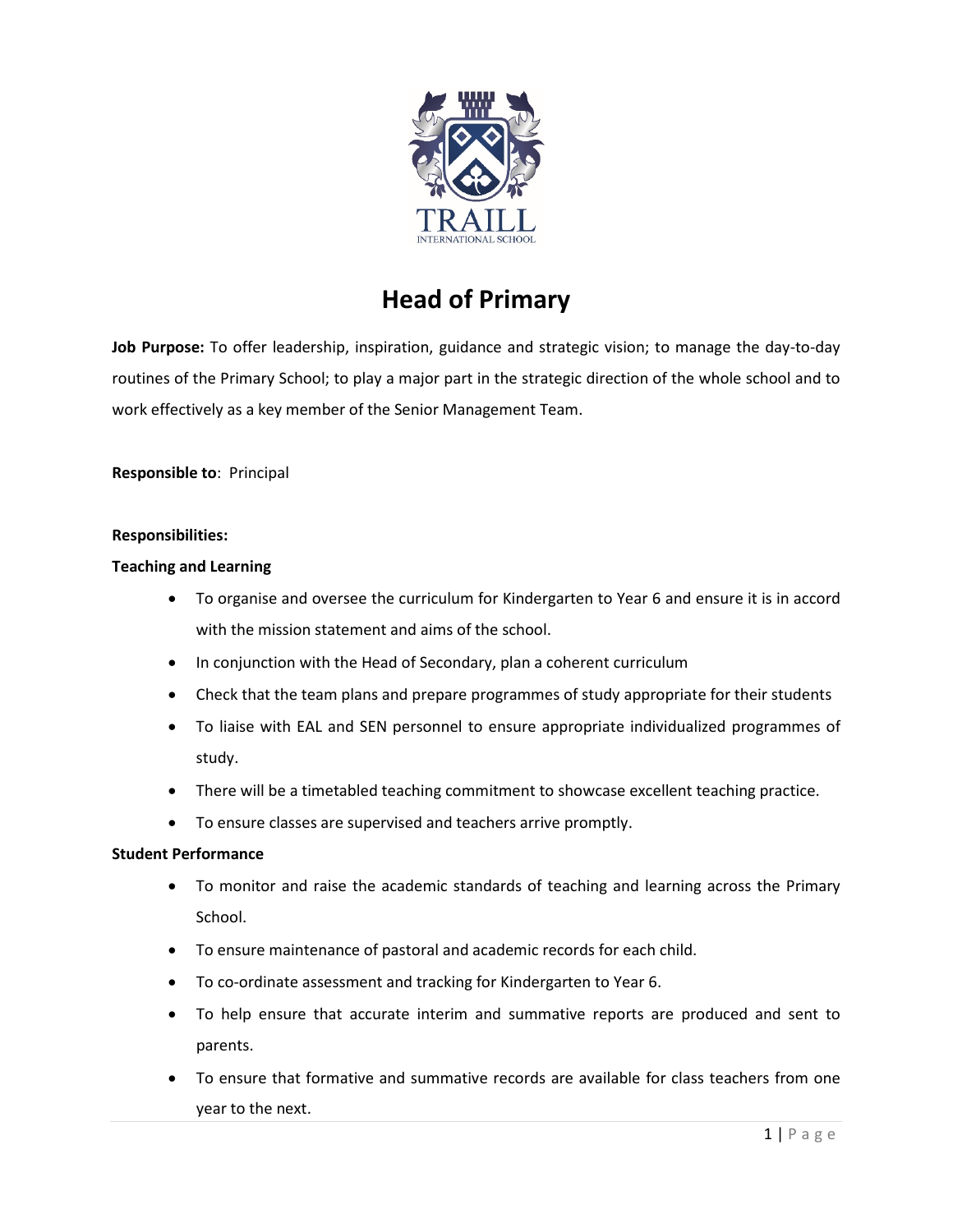- To interpret assessment results.
- To oversee the tracking of students from KG to Year 6 and to provide a summary showing progress of students at the end of the academic year.
- To be responsible for the pastoral welfare of Kindergarten to Year 6.
- To be the first point of referral for discipline issues.

#### **Administrative**

- To co-ordinate the pastoral/academic team for Kindergarten to Year 6 and chair Pastoral/Academic meetings with the team.
- To contribute to the work of the Senior Management Team and attend SMT meetings as required.
- In conjunction with the Principal, to oversee admissions into Kindergarten to Year 6 and the allocation of children to classes.
- To work with SMT on the construction of the timetable.
- To co-ordinate the preparation of necessary leaving documents.
- To supervise the Duty Teams
- To organize an induction programme for children joining Kindergarten to Year 6
- To ensure deadlines are met.
- To deputise for the Principal in times of absence.
- To manage an allocated budget and organize purchasing for Kindergarten to Year 6 both locally and abroad.
- To ensure health and safety standards are met in the Primary School and the premises are well presented and provide a stimulating environment for students.
- To ensure a smooth transition for students moving from Year 6 to Year 7

## **Professional Development**

- To recommend to the Principal, INSET requirements for teachers
- To promote effective and relevant training for staff
- To participate in the school appraisal system and appraisal of colleagues

## **Communication**

- To be first point of contact with parents
- To organise parent and information evenings
- To ensure close liaison with other leaders responsible for the Pastoral and Academic Administration of the Secondary School